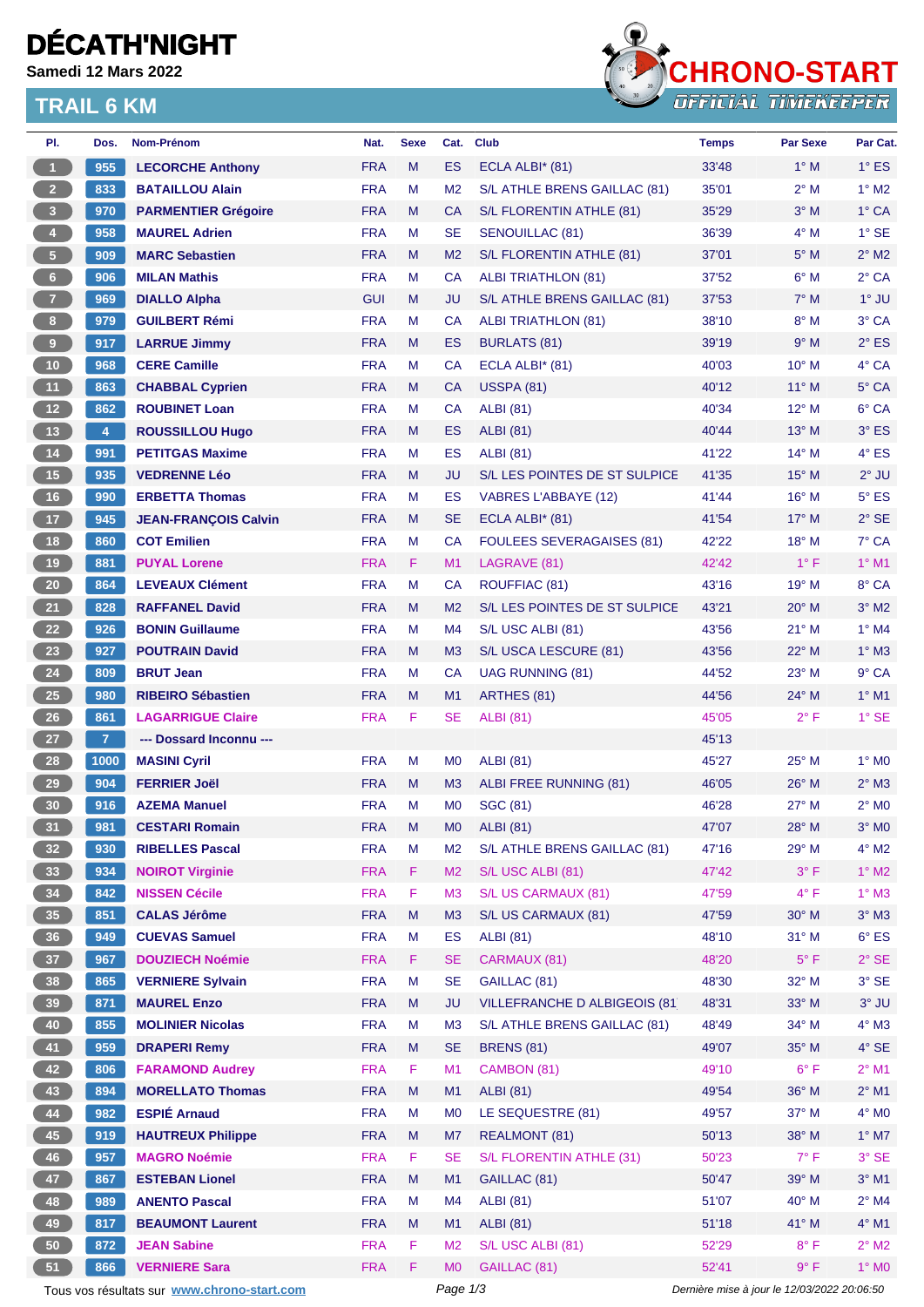# **DÉCATH'NIGHT**

**Samedi 12 Mars 2022**

#### **TRAIL 6 KM**



| PI.             | Dos.      | Nom-Prénom                        | Nat.       | <b>Sexe</b> | Cat.           | <b>Club</b>                        | <b>Temps</b> | Par Sexe       | Par Cat.                 |
|-----------------|-----------|-----------------------------------|------------|-------------|----------------|------------------------------------|--------------|----------------|--------------------------|
| 52              | 995       | <b>MOLINIER Thibaut</b>           | <b>FRA</b> | M           | <b>JU</b>      | <b>DENAT (81)</b>                  | 52'52        | $42^{\circ}$ M | $4^\circ$ JU             |
| 53              | 877       | <b>MARRAGOU Victoria</b>          | <b>FRA</b> | F           | <b>SE</b>      | <b>ALBI</b> (81)                   | 52'54        | $10^{\circ}$ F | 4° SE                    |
| 54              | 936       | <b>FAITOUT Khalid</b>             | <b>FRA</b> | M           | M <sub>2</sub> | <b>MARSSAC SUR TARN (81)</b>       | 53'31        | 43° M          | $5^\circ$ M2             |
| 55              | 985       | <b>RIBEIRO Kévin</b>              | <b>FRA</b> | М           | M <sub>0</sub> | ARTHES (81)                        | 53'39        | 44° M          | 5° M <sub>0</sub>        |
| 56              | 992       | <b>VIGROUX Hugo</b>               | <b>FRA</b> | M           | JU             | SAINT-JUERY (81)                   | 53'43        | 45° M          | $5^\circ$ JU             |
| 57              | 895       | <b>URLACHER Sarah</b>             | <b>FRA</b> | F.          | M1             | <b>ALBI (81)</b>                   | 53'49        | $11^{\circ}$ F | $3°$ M1                  |
| 58              | 829       | <b>SOULIÉ Daniel</b>              | <b>FRA</b> | M           | M <sub>3</sub> | MANHAC (12)                        | 53'50        | $46^{\circ}$ M | $5^\circ$ M3             |
| 59              | 835       | <b>PECH Hugo</b>                  | <b>FRA</b> | М           | <b>SE</b>      | SENOUILLAC (81)                    | 54'04        | 47° M          | $5^\circ$ SE             |
| 60              | 898       | <b>FAGET Sandrine</b>             | <b>FRA</b> | F.          | M4             | <b>CPL PRIMAUBE (12)</b>           | 54'20        | $12^{\circ}$ F | $1°$ M4                  |
| 61              | 841       | <b>FOISSAC Olivier</b>            | <b>FRA</b> | M           | M <sub>3</sub> | S/L US CARMAUX (81)                | 54'30        | 48° M          | $6^{\circ}$ M3           |
| 62              | 3         | <b>BRUGIERE Cindy</b>             | <b>FRA</b> | F.          | M <sub>0</sub> | SAINT JUERY (81)                   | 54'34        | $13°$ F        | $2^{\circ}$ MO           |
| 63              | 824       | <b>COLAS Virginie</b>             | <b>FRA</b> | F           | M <sub>0</sub> | LAGRAVE (81)                       | 54'49        | $14^{\circ}$ F | $3°$ MO                  |
| 64              | 825       | <b>RICARD Sebastien</b>           | <b>FRA</b> | M           | M <sub>3</sub> | LAGRAVE (81)                       | 54'49        | 49° M          | $7^\circ$ M3             |
| 65              | 971       | <b>VICENTE Joachim</b>            | <b>FRA</b> | М           | M <sub>8</sub> | S/L ATHLE BRENS GAILLAC (81)       | 54'59        | $50^{\circ}$ M | $1^\circ$ M <sub>8</sub> |
| 66              | 880       | <b>TOULOUSE Clara</b>             | <b>FRA</b> | F.          | <b>SE</b>      | LESCURES D ALBIGEOIS (81)          | 55'01        | $15^{\circ}$ F | $5^\circ$ SE             |
| 67              | 928       | <b>RIBELLES Melissa</b>           | <b>FRA</b> | F.          | M <sub>0</sub> | S/L ATHLE BRENS GAILLAC (81)       | 55'02        | $16^{\circ}$ F | $4^\circ$ MO             |
| 68              | 802       | <b>BUZZO Carole</b>               | <b>FRA</b> | F           | M <sub>2</sub> | PUYGOUZON (81)                     | 55'21        | $17^{\circ}$ F | $3°$ M2                  |
| 69              | 846       | <b>RIGAL Lucie</b>                | <b>FRA</b> | F           | SE             | <b>VALDERIES (81)</b>              | 55'34        | $18^{\circ}$ F | $6°$ SE                  |
| 70              | 987       | <b>TEYSSEDRE Caroline</b>         | <b>FRA</b> | F.          | M1             | <b>SAINT JEURY (81)</b>            | 55'42        | 19°F           | 4° M1                    |
| 71              | 874       | <b>RAUCOULES-RAMADE Christine</b> | <b>FRA</b> | F.          | M4             | S/L CAPIAL ATHLE.ST JUERY (81)     | 55'52        | $20^{\circ}$ F | $2^{\circ}$ M4           |
| 72              | 883       | <b>FARENC Gaetan</b>              | <b>FRA</b> | M           | <b>SE</b>      | FAUCH (81)                         | 55'52        | $51^\circ$ M   | $6^{\circ}$ SE           |
| 73              | 870       | <b>LABOURDETTE Corinne</b>        | <b>FRA</b> | F           | M <sub>2</sub> | <b>BESSENS (82)</b>                | 56'02        | $21^{\circ}$ F | $4^\circ$ M2             |
| 74              | 986       | <b>BUARD Julie</b>                | <b>FRA</b> | F           | M <sub>2</sub> | <b>MOUZIEYS TEULET (81)</b>        | 56'04        | $22^{\circ}$ F | $5^\circ$ M2             |
| 75              | 6         | <b>RIGAUD Guillaume</b>           | <b>FRA</b> | M           | CA             | <b>JOELETTE</b>                    | 56'05        | 52° M          | 10° CA                   |
| 76              | 896       | <b>BRUNAS Audrey</b>              | <b>FRA</b> | F.          | M1             | S/L CAPIAL ATHLE.ST JUERY (81)     | 56'06        | $23^\circ$ F   | $5^{\circ}$ M1           |
| 77              | 925       | <b>THOMAS Didier</b>              | <b>FRA</b> | м           | M <sub>5</sub> | S/L CAPIAL ATHLE.ST JUERY (81)     | 56'06        | $53^\circ$ M   | $1^\circ$ M <sub>5</sub> |
| 78              | 952       | <b>COCCOLO Veronique</b>          | <b>FRA</b> | F.          | M <sub>3</sub> | <b>CASTELNAU DE MONTMIRAL (81)</b> | 56'06        | 24° F          | $2^{\circ}$ M3           |
| 79              | 848       | <b>AUBE Virginie</b>              | <b>FRA</b> | F.          | M1             | <b>ACLA (81)</b>                   | 56'08        | $25^{\circ}$ F | $6°$ M1                  |
| 80              | 964       | <b>FELGA Jean Michel</b>          | <b>FRA</b> | M           | M <sub>3</sub> | PUYCELSI (81)                      | 56'08        | 54° M          | $8^\circ$ M3             |
| 81              | 972       | <b>BARRIERE Damien</b>            | <b>FRA</b> | м           | <b>SE</b>      | AS TRAIL DE GRESIGNE (81)          | 56'08        | 55° M          | $7°$ SE                  |
| 82)             | $5 -$     | <b>COQUILLAT Dominique</b>        | <b>FRA</b> | M           | M3             | ALBI (81)                          | 56'09        | 56° M          | $9°$ M3                  |
| 83              | 816       | <b>PASTRE Florence</b>            | <b>FRA</b> | F           | M <sub>0</sub> | <b>BEURK (81)</b>                  | 56'17        | $26^{\circ}$ F | $5^\circ$ MO             |
| 84              | 804       | <b>RAISONNET Julien</b>           | <b>FRA</b> | M           | M1             | <b>BRENS (81)</b>                  | 56'18        | 57° M          | $5^\circ$ M1             |
| 85              | 905       | <b>MILAN Philippe</b>             | <b>FRA</b> | М           | M1             | <b>ALBI TRIATHLON (81)</b>         | 56'46        | 58° M          | $6^{\circ}$ M1           |
| 86              | 885       | <b>FURMANIK Sylviane</b>          | <b>FRA</b> | F.          | M <sub>2</sub> | <b>OLYMPIQUE SALIES (81)</b>       | 56'56        | $27^\circ$ F   | $6^\circ$ M2             |
| 87              | 923       | <b>BIERNE Sandra</b>              | <b>FRA</b> | F           | M1             | OLYMPIQUE SALIES (81) (81)         | 56'59        | 28°F           | 7° M1                    |
| 88              | 900       | <b>SIGUIER Philippe</b>           | <b>FRA</b> | M           | M <sub>2</sub> | CAMBON (81)                        | 57'01        | 59° M          | $6^\circ$ M2             |
| 89              | 830       | <b>BARTHE Marion</b>              | <b>FRA</b> | F           | M <sub>0</sub> | <b>ACLA ALBAN (81)</b>             | 57'18        | 29°F           | $6^{\circ}$ MO           |
| 90 <sub>o</sub> | 998       | <b>BIRBES Pascal</b>              | <b>FRA</b> | M           | M <sub>0</sub> | <b>BRT (81)</b>                    | 58'13        | 60° M          | $6^{\circ}$ MO           |
| 91              | 876       | <b>GROLLIER Laura</b>             | <b>FRA</b> | F           | <b>SE</b>      | <b>ALBI</b> (81)                   | 58'22        | $30^{\circ}$ F | 7° SE                    |
| 92              | 887       | <b>JACQUELIN Sarah</b>            | <b>FRA</b> | F           | <b>SE</b>      | L'UNION (31)                       | 58'46        | $31^\circ$ F   | $8^\circ$ SE             |
| 93              | 831       | <b>BUISSET Clarisse</b>           | <b>FRA</b> | F           | M <sub>0</sub> | <b>ALBI</b> (81)                   | 58'49        | 32°F           | <b>7° MO</b>             |
| 94              | 950       | <b>FUSTIER Valentine</b>          | <b>FRA</b> | F           | <b>SE</b>      | <b>MONTANS (81)</b>                | 58'50        | 33° F          | $9°$ SE                  |
| 95              | 879       | <b>NOUAL Cloé</b>                 | <b>FRA</b> | F           | <b>SE</b>      | <b>ALBI</b> (81)                   | 59'00        | 34° F          | $10^{\circ}$ SE          |
| 96              | $\vert$ 1 | <b>BUREAU Elodie</b>              | <b>FRA</b> | F.          | <b>SE</b>      | <b>ALBI</b> (81)                   | 59'14        | 35° F          | 11° SE                   |
| 97              | 954       | <b>RAFFANEL Christelle</b>        | <b>FRA</b> | F           | M <sub>0</sub> | CARMAUX (81)                       | 59'42        | 36° F          | $8^\circ$ MO             |
| 98              | 944       | <b>RODRIGUEZ Ludovic</b>          | <b>FRA</b> | M           | M1             | CARMAUX (81)                       | 59'54        | 61° M          | 7° M1                    |
| 99              | 836       | <b>PORTILLO Nicolas</b>           | <b>FRA</b> | M           | <b>SE</b>      | <b>BRIATEXTE AS FOOT (81)</b>      | 1h00'17      | 62° M          | $8^{\circ}$ SE           |
| $100$           | 899       | <b>GIRARD Clément</b>             | <b>FRA</b> | M           | <b>SE</b>      | <b>ALBI</b> (81)                   | 1h00'54      | 63° M          | $9°$ SE                  |
| $101$           | 805       | <b>COMBES Lydie</b>               | <b>FRA</b> | F.          | M1             | CAMBON (81)                        | 1h01'05      | 37°F           | $8^\circ$ M1             |
| $102$           | 801       | <b>GOMEZ Julie</b>                | <b>FRA</b> | F.          | M1             | S/L ATHLE BRENS GAILLAC (81)       | 1h01'09      | 38° F          | $9°$ M1                  |

Tous vos résultats sur **[www.chrono-start.com](https://www.chrono-start.com/)** Page 2/3 Page 2/3 Dernière mise à jour le 12/03/2022 20:06:50